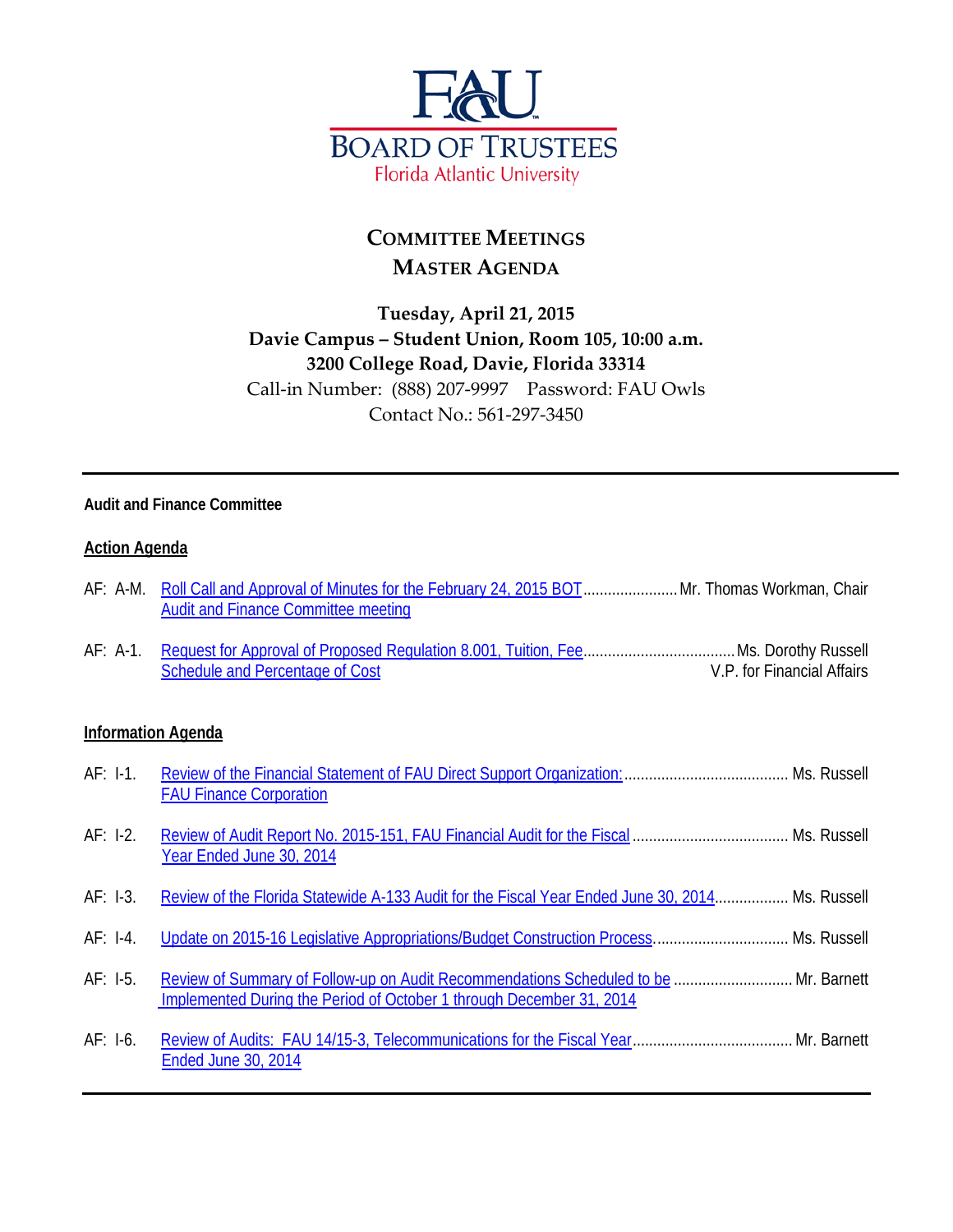## **Committee on Academic and Student Affairs**

## **Action Agenda**

| $AS: A-M.$                |                                                                                                                                                                                                                             | Roll Call and Approval of Minutes for the February 24, 2015 MeetingMr. Daniel Cane, Chair |  |  |
|---------------------------|-----------------------------------------------------------------------------------------------------------------------------------------------------------------------------------------------------------------------------|-------------------------------------------------------------------------------------------|--|--|
| $AS: A-1$                 |                                                                                                                                                                                                                             | Programs and Assessment                                                                   |  |  |
|                           | M.Ed. in Educational Psychology (42.2806)<br>a)<br>M.Ed. in Instructional Technology (13.0501)<br>b)<br>M.Ed. in Secondary Education plus Certification (13.1205)<br>$\mathsf{C})$                                          |                                                                                           |  |  |
| $AS: A-2$                 | MS in Information Technology Management (Business)<br>a)<br><b>MS in Bioengineering (Engineering)</b><br>b)<br><b>MS in Computer Science (Engineering)</b><br>C)<br>MS in Nursing-Family Nurse Practitioner (Nursing)<br>d) |                                                                                           |  |  |
| $AS: A-3$                 |                                                                                                                                                                                                                             | Provost and VP for Academic Affairs                                                       |  |  |
| <b>Information Agenda</b> |                                                                                                                                                                                                                             |                                                                                           |  |  |
| $AS: I-1.$                |                                                                                                                                                                                                                             |                                                                                           |  |  |
| $AS: I-2.$                |                                                                                                                                                                                                                             | for Student Success                                                                       |  |  |
| AS: I-3.                  |                                                                                                                                                                                                                             | and Joe Murray, Director of University Advising Services                                  |  |  |
| $AS: I-4.$                | Weppner Center for Service-Learning and Civic Responsibility<br>a)<br><b>Career Development Center</b><br>b)                                                                                                                |                                                                                           |  |  |

# **Strategic Planning Committee**

# **Action Agenda**

| SP: A-M. Roll Call and Approval of Minutes for the February 24, 2015 Meeting Mr. Abdol Moabery, Chair |  |
|-------------------------------------------------------------------------------------------------------|--|
|                                                                                                       |  |
|                                                                                                       |  |